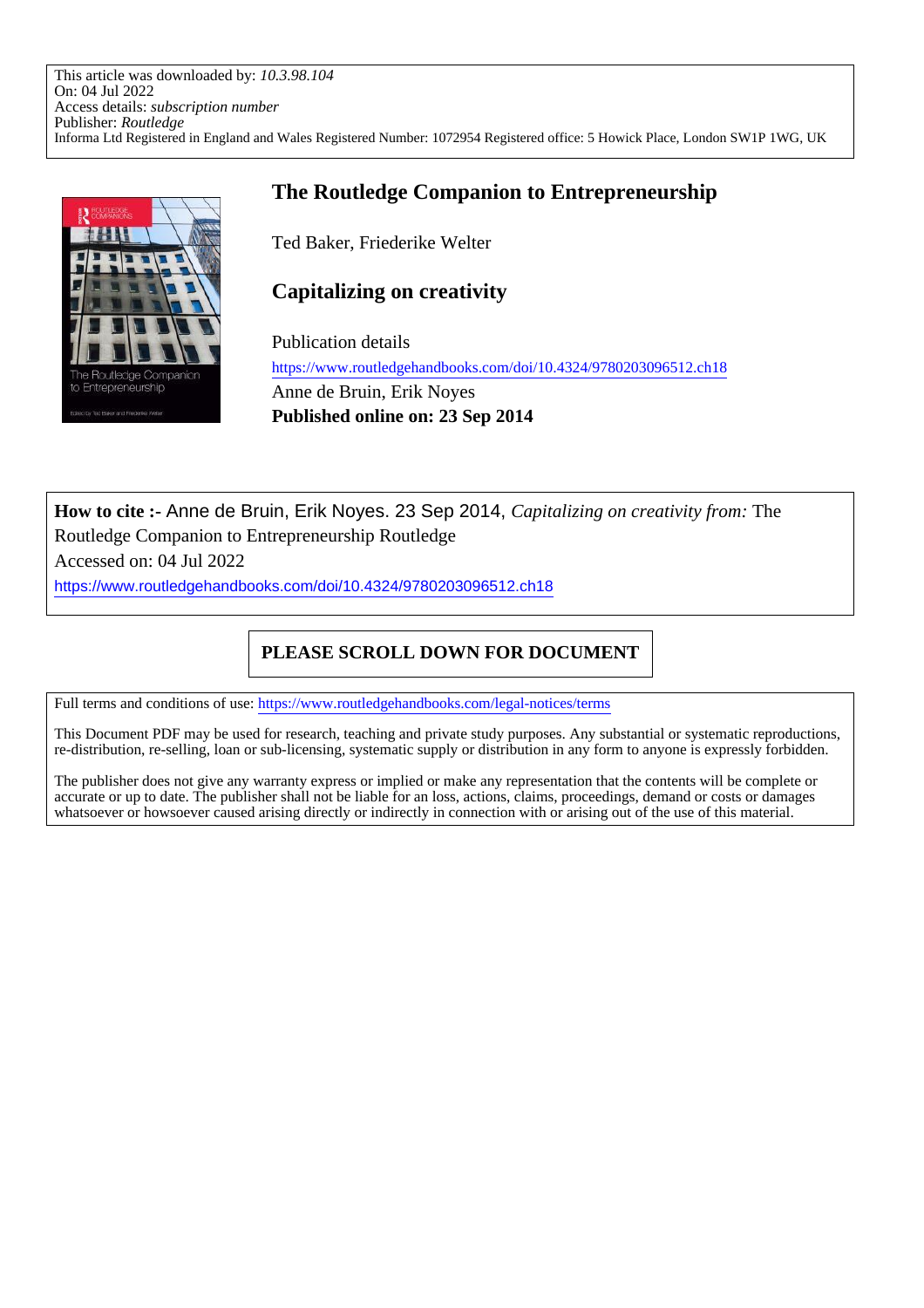# **18 Capitalizing on creativity**  Insights on creative entrepreneurship

*Anne de Bruin and Erik Noyes* 

#### **Introduction**

Creativity and a creative process that involves an artistic inspiration and an aesthetic driving force, and is also frequently coupled with a cultural aspect, are commonly thought to underpin particular human pursuits, professions and sectors. Such creativity, especially its role in economic growth, employment creation and regional economic regeneration, is now commonly grouped under the broad umbrella of creative industries. It is different from the creativity, invention and discovery associated with scientific and technological insights. It is also distinct from a wider perspective of creativity as a precursor to entrepreneurial action (Dimov 2007, Kirzner 1979) where entrepreneurial creativity is 'the generation and implementation of novel, appropriate ideas to establish a new venture' (Amabile 1997: 20).

The creative industries are a diverse and wide field of creative activities ranging from traditional arts and crafts, music, visual and performing arts, fashion and book publishing, to more technology intensive industries such as film, television and radio broadcasting, digital media, and more service intensive fields such as architectural and advertising services. Independent artists, microenterprises and small and medium enterprises (SMEs), as well as large corporations and multinationals, produce goods and services in the creative industries. Given this wide variety, it is not surprising that definitions of the creative industries and the activities included in the sector vary.

Definitions can be simple such as industries 'supplying goods and services we broadly associate with cultural, artistic, or simply entertainment value' (Caves 2000: 1). This basic definition does not, however, capture the essence of why the creative industries are of significance in the contem porary global economy. It is their knowledge and creativity elements together with the link to art, culture, and entertainment – and intersection with markets – that gives them increasing importance today. Hence they are categorized as belonging to the creative economy and 'at the crossroads of the arts, culture, business and technology' (UN 2008: iv). Nevertheless the debate on what exactly constitutes the creative industries remains unsettled (Flew and Cunning ham 2010; Higgs and Cunningham 2008) and defining and redefining the boundaries of the creative sector has yielded difficulties for the research field (Roodhouse 2011).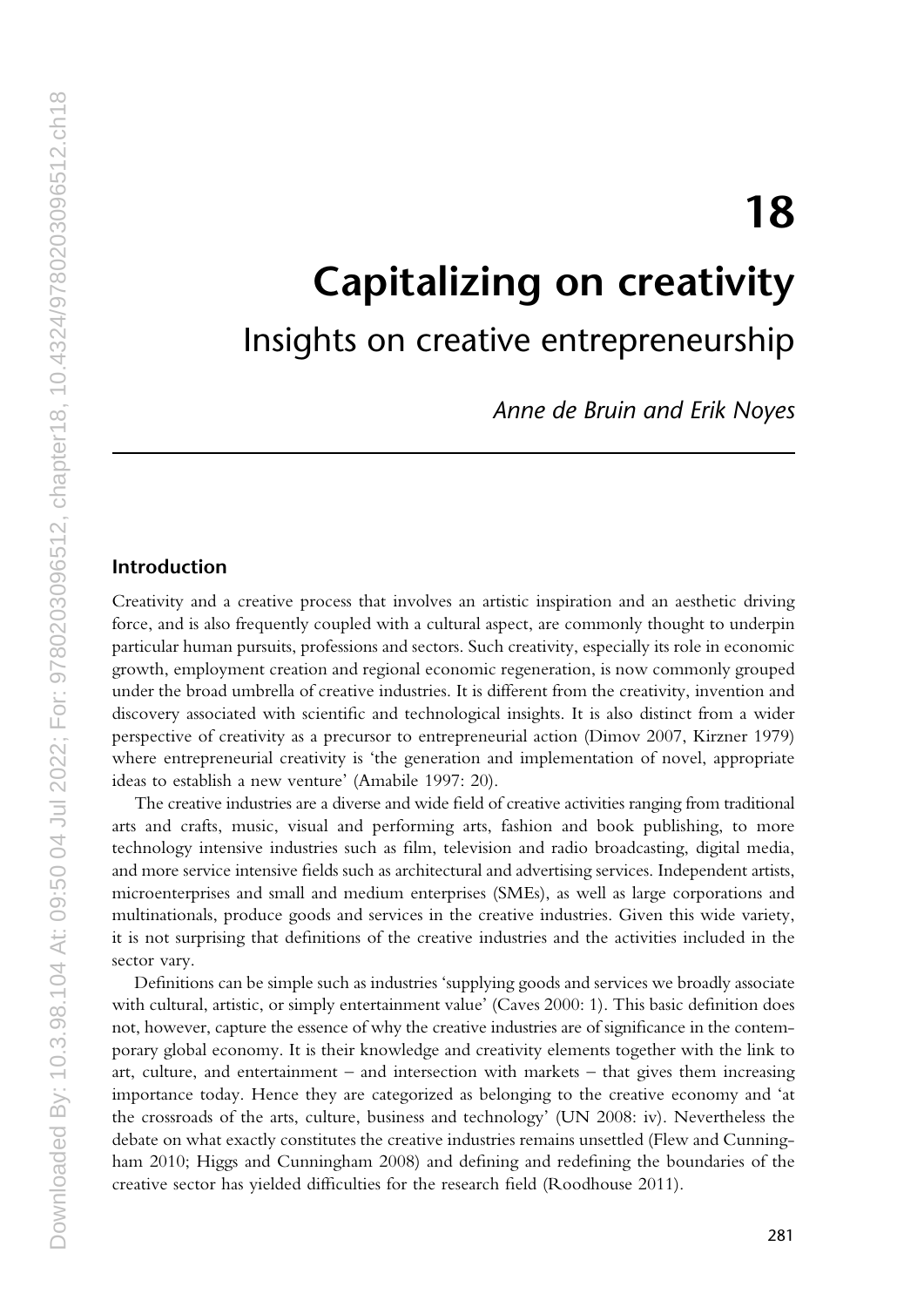The 'creative industries' include industries with an artistic or cultural bent and this label is commonly used in policy circles. The descriptor 'cultural industries', however, remains in usage especially in academic literature (e.g. Hesmondhalgh 2007; Klamer 2011) and is often used interchangeably with creative industries. Reference is also now made jointly to the 'cultural and creative industries' (CCIs), with subtle distinctions being drawn between the two (HKU 2010). Currently CCIs is preferred terminology in European Commission documents and reports (e.g. KEA 2012). For the purposes of this chapter, however, we use the term creative industries throughout and refer to entrepreneurship in the creative industries as 'creative entrepreneurship'.

As economies around the world attempt to cope with the fallout from the Global Financial Crisis and the worst recessionary times experienced since the Great Depression of the last century, the creative industries become even more important as a source of employment, growth and entrepreneurial endeavour. National, regional and local initiatives are on the rise to mobilize the potential of the creative economy and to foster creative entrepreneurship.

The main aim of this chapter is to provide insights on what constitutes creative entre preneurship and how the capacity of the creative industries might be harnessed and fostered for economic development. As such, the chapter opens with an exploration of the nature of entrepreneurship in the creative industry and proffers an initial process-oriented definition. Then, to further understanding of creative entrepreneurship at the individual level, it elaborates on the distinction between the artist and creative entrepreneur with a case example. Thereafter, the chapter investigates creative entrepreneurship beyond the micro levels of individual and firm. Specifically, the chapter analyses efforts to foster new, creative industries and creative entrepreneurs, examining national-, regional- and municipal-level support and policy. A spotlight is put on the New Zealand film industry as an exemplar of new industry creation, but other creative industries and national/regional contexts are also considered. Our methodological approach included reviewing extant literature on creative industries and leveraging industry and policy studies particularly on the film industry. We conclude by sharing observations on how to capitalize on creative entrepreneurship, including a discussion of technologies impacting creative industries, and future research opportunities.

#### **The nature of creative entrepreneurship**

The wide spectrum of creative industries makes delineating the nature of creative entrepreneurship a task fraught with difficulty. This task becomes all the more challenging when we consider that segments of the creative industries, such as the film industry, are organized in a complex way and centre on *project-based activity*. A further complication arises from the need to consider how artistic and cultural values fit into the entrepreneurship picture.

A straightforward definition proffered by de Bruin envisages entrepreneurship in the creative industries as: '*The process of adding value to creative inputs/creativity*' (de Bruin 2005: 145, italics in original). This value-adding process entails combining creative inputs with other more ordinary resources or 'humdrum inputs' (Caves 2003), such as financial capital. For example, some creative endeavours such as a feature film require not a single but several creative inputs. The process of adding value to creativity might involve a continuing process or various stages in an evolving 'entrepreneurial value chain' (de Bruin 2003). An example from the music industry illustrates this: the artist composes the music but this initial creative input must then be turned into a commercial product that can be marketed. The artists might do this themselves, by burning some CDs that are personally marketed – this would be a link in the chain of adding value to the music, with the artists being entrepreneurial. Another link in the value chain might arise when an intermediary or agent enters the picture and then promotes the CD to a record label.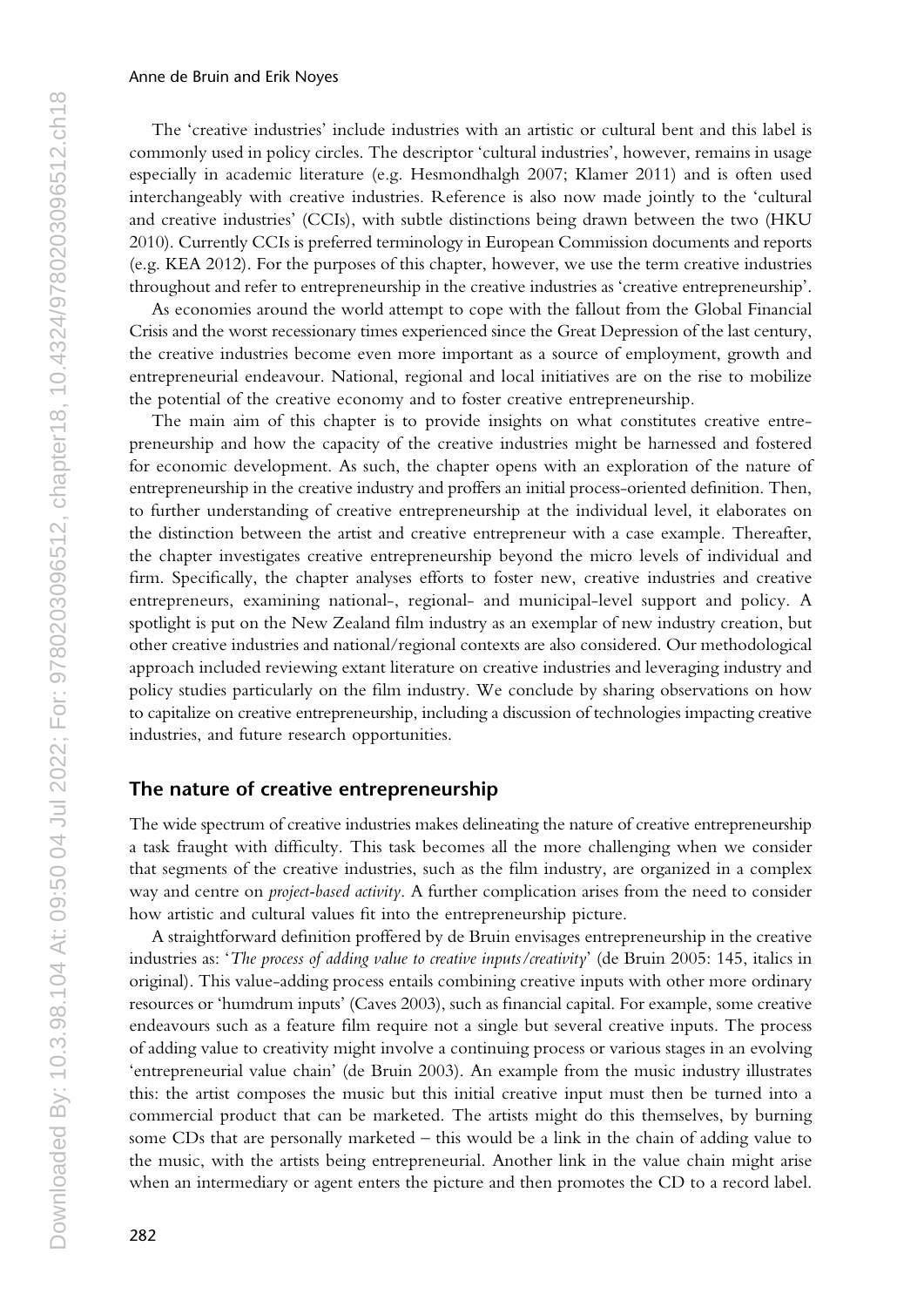This agent thus contributes further to the process of adding value. When the artist is signed to the record label through the agent, and other promotional and marketing activity ensues, there is yet another link in the chain and more value is added.

Creative inputs emanate from the inspiration of artists and are different to what Caves describes as '*humdrum inputs* that respond to ordinary economic incentives' (2003: 73). However, this is not to convey that creativity is only associated with the fine arts, as might be inferred from usage of the words artistic and artist, or does not emerge from economic imperatives. For instance, creativity in this sector can also emerge from intellectual capital-based *design*. 1 Penaluna et al. (2010: 663) explain that 'unlike the fine artist, whose intrinsic and personal desires feed their creativity, the designer has to respond to problems, problems that are frequently introduced by others, yet may need re-referencing and redefining before they can be solved'. A designer's initial 'design briefs' require creative solutions, yet may be customer driven. Whatever the task, it is directed toward a solution in the given context; it responds to the relevant stakeholders. The notion that creativity is design related and connected to problem solving is particularly useful when considering some distinct segments of the creative industries such as the more serviceoriented sectors of architecture and advertising.

Creative industries are often integrally linked to national and/or local culture. Tin Pan Alley, for example, emerged to serve the needs of New York City's Broadway district and the early formation of the US popular music industry. A network of music publishers, songwriters, singers and recording companies formed to create and disseminate artistic products, both harnessing and attracting area talent. These complementary links in the value chain served to enable local and regional development in this domain. Some creative products, such as *Riverdance*, a travelling international dance troop and franchise rooted in Irish culture (Ó Cinnéide 2005), may similarly exploit and market national traditions. As such, creativity frequently draws on the cultural identity of the creator/artist/designer and the groups to which these individuals belong and/or the cultural energy of nations, regions and localities, including cities. Creativity can be an expression of culture.

Consequently, we extend de Bruin's (2005) definition to define creative entrepreneurship as: *the dynamic process of adding economic value to artistic, design or cultural inputs*. Value may be added at multiple levels of analysis, thus suggesting a tight link between creative entrepreneurs, creative enterprises of different size and specialty (which may either support or contain creative entrepreneurs), and those policymakers aiming to drive economic development. Our processoriented definition is unlike those that focus largely on the distinctiveness of creative/cultural entrepreneurs (e.g. Klamer 2011) and instead aims to highlight how value is built and monetized in the course of a creative project, often across a network of specialized contributors.

Klamer (2011) asserts that the cultural entrepreneur is distinguished from other types of entrepreneurs by a focus on the realization of cultural values. Specifically, Klamer (2011) draws on the example of the development of the Boston Symphony Orchestra (BSO) in the nineteenth century by businessman Henry Lee Higginson, as described by DiMaggio (1982), to point out that the cultural entrepreneur is devoted to realizing art 'as a common good' that is shared by a group of people. It is this moral attribute, Klamer (2011: 327–28) asserts, that is one of the key characteristics of 'a good cultural entrepreneur'. This emphasis differs significantly from the process-oriented definition explored here.

Enabling the connection between the public's appreciation of and sharing in art and culture is also the essence of other definitions of the creative entrepreneur. Accordingly, the British Council states that creative entrepreneurs 'bridge the gap between artists and audiences. Ranging from book publishers to music promoters, from film producers to interactive game developers, and much in between – all are key in defining what culture we consume and how we do so'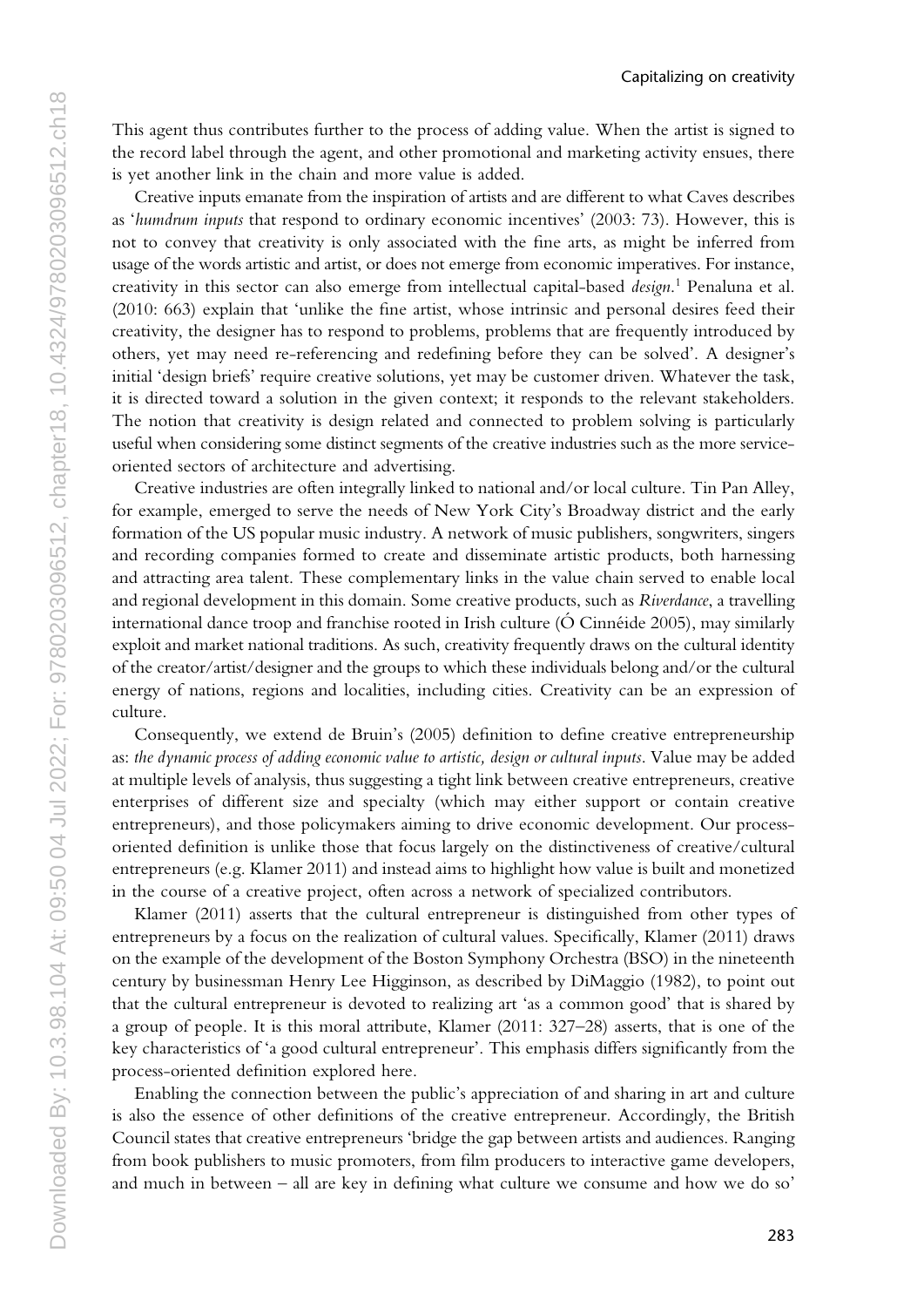(British Council n.d.). Here, emphasis is not placed on such narrow characteristics and types of cultural brokerage but rather on the process of adding value to creative goods.

The next two sections elaborate on the distinction between activities of the artist versus the creative entrepreneur to further elucidate the nature of creative entrepreneurship at an individual level. Thereafter, we move beyond this micro level to consider the broader context of creative entrepreneurship and public initiatives at multiple levels that can assist the fashioning of new, creative industries that target economic development.

#### **The individual level: artist versus creative entrepreneur**

At the individual level, it is useful to distinguish between notions of artist versus creative entrepreneur (de Bruin 2005, 2007).<sup>2</sup> According to Howkins (2002: 129) 'creative entrepreneurs' are one of ten levers affecting the creativity process. They 'use creativity to unlock the wealth that lies within themselves'. This perspective recognizes that the creative energy of the entrepreneur releases an inner element. There is, however, no explicit recognition of the impact of the external context on entrepreneurial activity. Henry et al. (2004) capture this facet in a broader notion of 'art entrepreneurs' who combine the intrinsic desire for creativity with extrinsic contextual and business drivers.

Schumpeter's distinction between 'entrepreneur' and 'inventor' can provide further illumination on the difference between the creative entrepreneur and artist. For Schumpeter, 'the inventor produces ideas' while it is the entrepreneur who 'gets things done' (Schumpeter 1991/1946: 413). Schumpeter makes clear that it is the entrepreneur, rather than the inventor, who perceives opportunity, namely the possibilities for making profit, and is the catalyst in the utilization of scientific discovery and invention toward this end.

Thus an artist may be said to be a person who draws on their inspiration and inherent artistic capability to fabricate and create an embodiment of their ideas. The artist, like the Schumpeterian inventor, is the originator and gives birth to the artistic expression or creative impulse, which can take a variety of forms, e.g. new music, painting, literature or digital games by a musician, painter, author or digital designer, respectively. Yet this initial creativity has to be commercialized and turned to profit, or to borrow from Caves (2000, 2003), art must meet commerce. It is only when the artist is, in the words of Schumpeter, the one who 'gets things done' that they correspond to the creative entrepreneur (see also Chapter 19 in this volume).

While the Higginson and Boston Symphony Orchestra example (DiMaggio 1982) illustrates a dichotomy between the artist and cultural/creative entrepreneur, there are growing instances of a fusion between the two roles. De Bruin (2005, 2007) uses the example of Peter Jackson to epitomize this case. With several global blockbusters to his name, including *The Lord of the Rings* (*LOTR*) trilogy (2001–2003), *King Kong* (2005) and *The Hobbit: An Unexpected Journey*  (2012) – and several Oscars to his credit – Peter Jackson is New Zealand's best-known film director. His artistic imagination and prowess is undoubtedly a vital ingredient in his commercially successful film projects. Yet, by many criteria, Jackson is not only an artist but also an accomplished entrepreneur.

A broad perspective on entrepreneurship emphasizes the entrepreneur as an organizer of factors of production, as first highlighted by economist J.B. Say in the early nineteenth century (Glancey and McQuaid 2000). Film production requires the organization and coordination of a wide range of creative inputs and talents associated with the project (e.g. actors, scriptwriters, direc tors, cinematographers, costume designers, special-effects specialists, makeup artists, soundtrack and music composers, editors). This creative mix has to be combined with the humdrum inputs like financing for the project – functions encompassed in the role undertaken by film producers.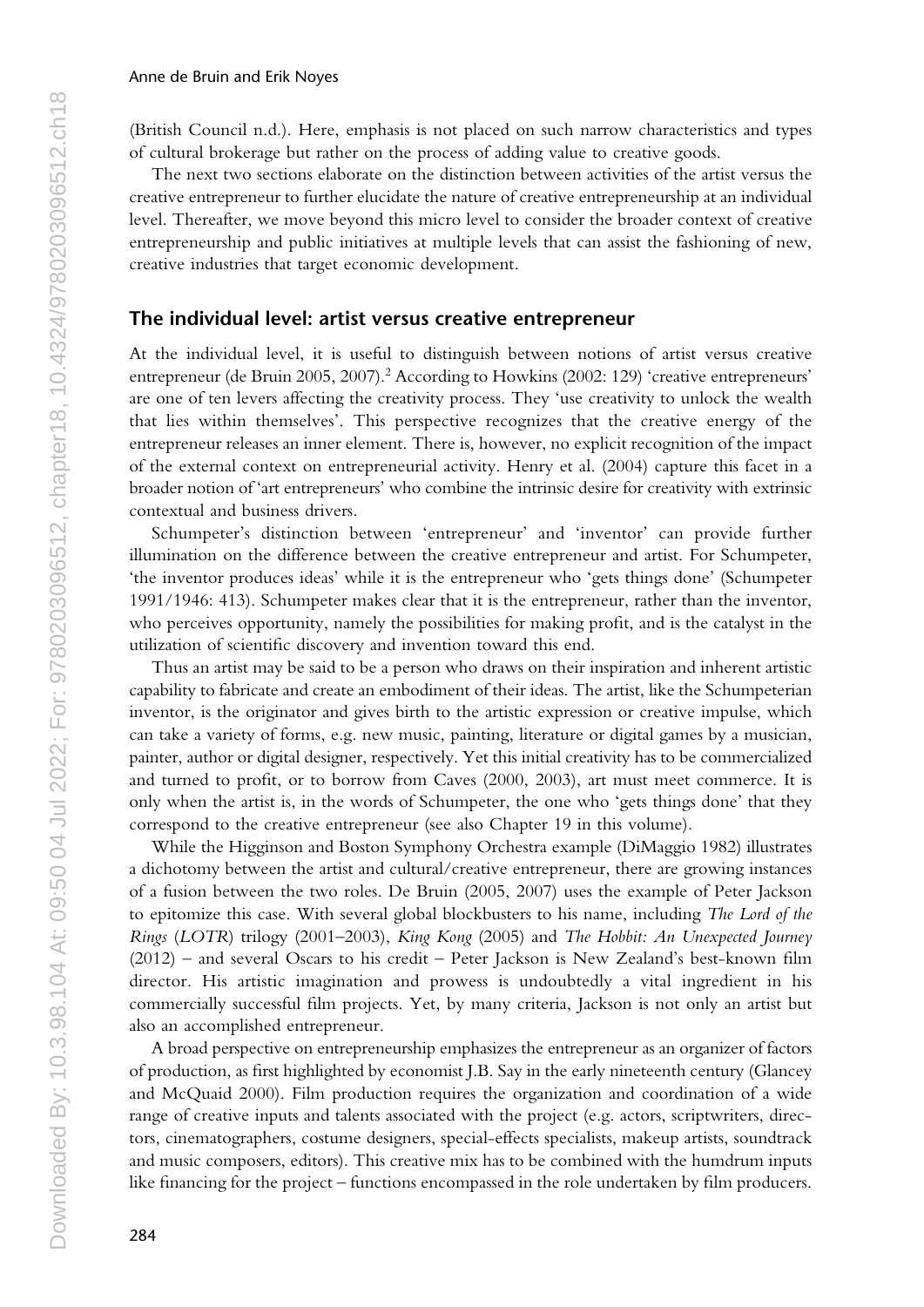Accordingly, Jackson was director as well as producer or co-producer for several of his large and smaller projects, including *King Kong*, the *LOTR* trilogy, *The Frighteners* (1996) and *Heavenly Creatures* (1994). Jackson's entrepreneurship is also evidenced by start-up and coownership of several screen industry companies such as the production company *Wingnut Films*, effects company *Weta*, studio *Three Foot Six* and his hi-tech post-production facility *Park Road Post*. As such, he is more akin to Schumpeter's entrepreneur than any classic concept of an artist or inventor.

## **Beyond the individual and firm levels**

Typically, creative individuals and firms are viewed as the economic engines in creative industries. However, recent research has pointed to the need to consider the external context or creative milieu as being important to innovation (e.g. Kresl and Singh 1999; Porter and Stern 2001). Thus, the broader global, national and local context must be considered in order to advance comprehensions of creative entrepreneurship and the formation of creative industries.

The global environment, especially technological development, exerts an important influence on growth and opportunities for contemporary creative entrepreneurship. Leadbeater and Oakley (1999) emphasize that the rapid pace of technological change, as well as the development of global brands, have been major contributory factors to the fast growth of the digital media, software and film sector in the UK. Schumpeter, when updating his earlier theory of the entrepreneur in the 1940s, stressed that the 'entrepreneurial function need not be embodied in a physical person and, in particular, in a single physical person. Every social environment has its own way of filling the entrepreneurial function' (Schumpeter, cited in Swedberg 1991: 173). Drawing inspiration from Schumpeter, de Bruin (2005, 2007) maintains that entrepreneurship in the creative sector needs also to encompass entrepreneurial activities at the national, and regional/local community levels and puts forward a multilevel framework for examining the value-adding process of creative entrepreneurship.

Entrepreneurship cannot be divorced from its broader national policy context. The state's role in creating and facilitating a broader conducive environment for entrepreneurship and the political economy of small business development is a critical consideration (Dannreuther and Perren 2013; also Chapter 24 in this volume). Within the last two decades, fostering the creative industries as part of national strategies for structural redirection toward a new knowledge economy has become increasingly common in many economies. Indicative of this policy direction has been the rising tide of new clusters of creative/cultural industries across the globe and state promotion of specialized industrial districts (Bassett et al. 2002; Chang 2008; Scott 2004; Wu 2005). Similarly, enabling production agglomerations of particular creative industries has become a fashionable component of urban, regional and local development strategies (see e.g. Indergaard 2003; Wu 2005). For instance, some East Asian countries, notably Singapore, South Korea and Malaysia, have joined Hong Kong, which already has a vigorous film and music industry, in a bid to actively grow their creative industries. Thus, Singapore, a small nation of around five million people, announced in 2002 that it would nurture 'Media 21', a cluster strategy for 'the full range of media industries, from print, broadcasting, film and new areas of convergent media such as digital and online media' (MDA Singapore 2003: 1). The intention was to position Singapore as 'Singapore Media City'. A decade later, Singapore strives to be the 'Trusted Global Capital for New Asia Media' with an updated blueprint, the *Singapore Media Fusion Plan*. Likewise, the Seoul Metropolitan Government in South Korea is developing Seoul Digital Media City as an incubator aiming to create a world-class complex for digital media industries.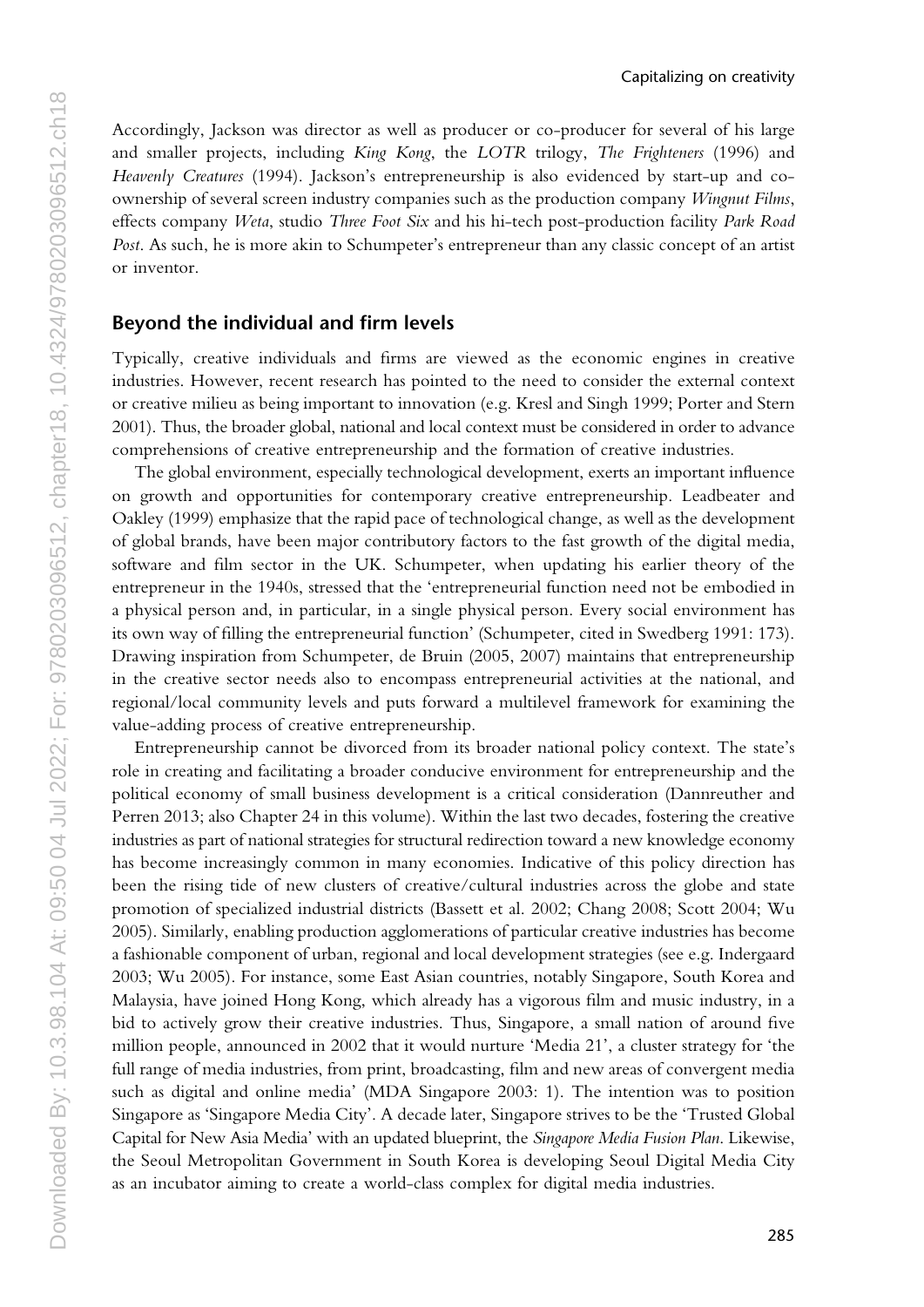Beyond national initiatives, there has been a trend towards greater activism at the regional and local government levels to promote economic development and employment growth, particularly since the 1980s. Municipal–community partnerships are important in regional development and can be vital in supporting national strategies to develop creative industries. Thus the next section elaborates on examples and multilevel elements of creating and sustaining new creative industry.

#### *New industry*

As detailed by the *Creative Economy Report 2010* (UN 2010)*,* the cultivation of creative industries can support economic and cultural development. New industry creation offers nations and regions opportunities to harness and promote local talents while diversifying economically, often supporting tourism promotion strategies. Mezias and Kuperman (2000) draw on the historical example of the birth of the American film industry, 1895–1929, to stress the collective nature of entrepreneurship associated with industry creation. Success, they argue, depends on tapping into community synergies that comprise the population of related organizations. As such, the cultivation of creative industries requires actions and connections that supersede solo acts by individual creative entrepreneurs.

According to Forbes and Kirsh (2011: 590), 'the emergence of new industries is an important phenomenon that remains relatively neglected by researchers'. Broadly, new industries are industries in the beginning stages of the industry lifecycle (Low and Abrahamson 1997; Van de Ven and Garud 1989). They vary significantly in the time they take to grow and stabilize, where some researchers have defined stabilization as the period when the number of firms in the industry peaks (Klepper and Grady 1990). Edmondson and McManus (2007: 1162) argue that an undertheorized area such as new industry emergence require 'rich, detailed and evocative data [. . .] that require qualitative interpretation [. . .] to propose tentative answers to novel questions of how and why'.

New industry creation, like the development of creative clusters, is complex because an array of creative talents and organizational capabilities must be networked and/or developed. Moreover, there is also generally the challenge of promoting and distributing creative goods to wider – sometimes global – audiences in order to support the underlying strategy of industry development. Global developments can accelerate new industry creation. For instance, the recent rapid growth of the film industry and the larger screen industry agglomeration (comprising film, television, commercials, animation and post-production in the sector) beyond established centres like Hollywood epitomizes the centrifugal forces that have characterized the global industry and enhanced scope for decentralization. However, this also involves heightened competition between the various globally dispersed production centres. Pessimistically, a consequence of such intense competition, particularly for large blockbuster-budget film projects, could be that some emergent production centres are destined to die or shrink on account of the harsh competition and inherent risk that characterizes a global industry. Optimistically, however, Scott (2004: 475) argues some of these centres 'will conceivably carve out stable niches for themselves in world markets'. In the next section, we examine the comparatively recent formation of New Zealand's film industry as an illustration of new industry creation facilitated by multilevel support for creative entrepreneurs.

## *The New Zealand film industry*

New Zealand (NZ) is a centre that is rapidly building a sustainable niche for itself within the globalized film industry. NZ's youthful industry has moved rapidly from relative obscurity in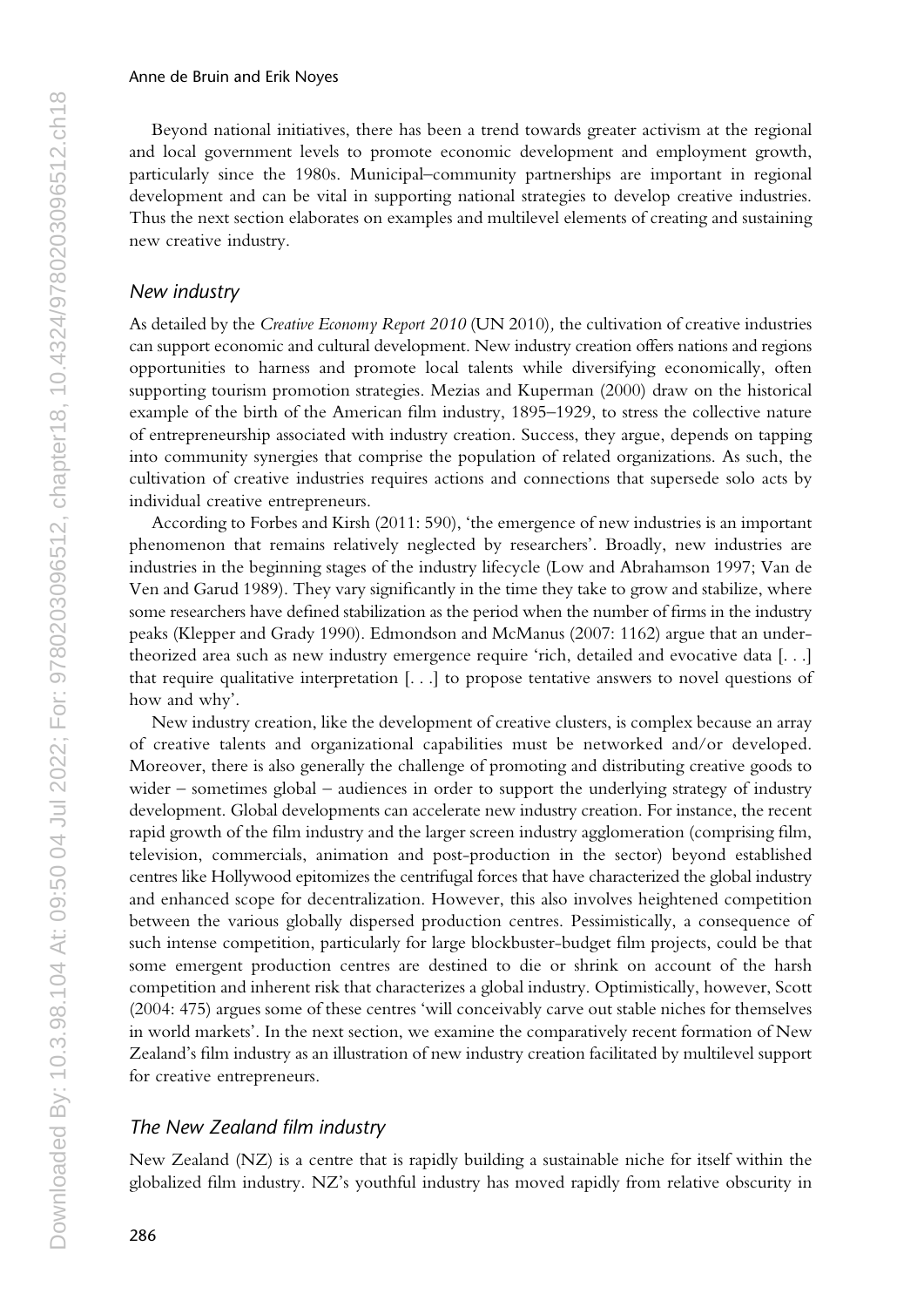the late 1970s to an industry with global visibility and acclaim. NZ has been home to the creation of major blockbuster movies directed by New Zealanders. Noteworthy examples are Peter Jackson's *Lord of the Rings* trilogy (2001–2003), *King Kong* (2005) and *The Hobbit* (2012) as well as Andrew Adamson's *The Chronicles of Narnia: The Lion, the Witch and the Wardrobe* (2005). Notably, successes have not been confined to big-budget films. Lower cost feature films, such as the Oscar-nominated, NZ-focused film *Whale Rider* (2002) and *The Orator* (2012), the first Samoan-language feature film – which became NZ's first ever submission for the Best Foreign Language Film category of the 2012 Academy Awards – are among recent success stories. NZ short films too have contributed to film industry achievement, e.g. Oscar-nominated *Two Cars, One Night* (2003).

International filmmakers have acknowledged NZ as a good location and source of expertise and talent. Hence, NZ was the backdrop of nineteenth-century Japan for the Hollywood-directed blockbuster movie *The Last Samurai* (2004) starring Tom Cruise. Visual and physical effects production companies in NZ too have been engaged to work on increasing numbers of international films. These include *I, Robot* (2004), *The Legend of Zorro* (2005) and *The Adventures of Tintin* (2011). Assessed in terms of international recognition and acclaim, therefore, the NZ film industry has achieved success and established this new industry in a relatively short period. As such, it presents a good exemplar of new industry creation. NZ's small population and limited domestic market (around 4.4 million people), however, means that new industry development, especially for project-based, capital-intensive creative industries such as film, involves multilevel entrepreneurship and a supportive policy environment (de Bruin 2007).

A national film-friendly policy has been integral to the growth of NZ's film industry. Film and the broader screen production industry are identified by government as a major contributor to economic growth, as well as cultural development by defining and raising NZ's cultural identity profile. In 2002, the government's *Growth and Innovation Framework* selected the screen production industry as one of three strategic industries on which to focus government resources. Screen production has been the recipient of ongoing explicit and implicit government support. For example, the Large Budget Screen Production (LBSP) Grant and the Post, Digital and Visual Effects Grant provide explicit financial incentives to support filmmaking. Under the LBSP, eligible film and television productions are granted a rebate totalling 15 per cent of 'qualifying' NZ production expenditure. Attesting to support of the industry at the highest governmental level is a special deal brokered in 2010 by NZ's Prime Minister Key, between the NZ Government and Warner Bros to ensure that the two Hobbit movies directed by Peter Jackson would be made in NZ rather than another competing location (Key 2010). The deal not only included widening of the criteria of the LBSP Fund to make it more attractive for large companies like Warner Bros to produce films in NZ, but importantly also included industrial relations legislation to end a related labour union dispute. This deal also attests to intense global competition and the bargaining power wielded by large companies with a firmly established presence in the industry. NZ's film industry is a late-start industry that is a new entrant in a globally mature and extremely competitive industry. A conducive policy environment was vital for breaking into and surviving in this industry.

A supportive institutional infrastructure is important for building competitive advantage in new industries and markets. Hence a key strand of state support for NZ film is the state-funded NZ Film Commission (NZFC). Launched in 1978 as a cultural endeavour – just as the film industry became important for economic growth, regional development and employment – the NZFC has become an important component of the entrepreneurial efforts to build the industry. It is a risk taker, investing in the development and production of NZ-based feature films, and also promotes and sells them. In addition to state agencies like the NZFC, the institutional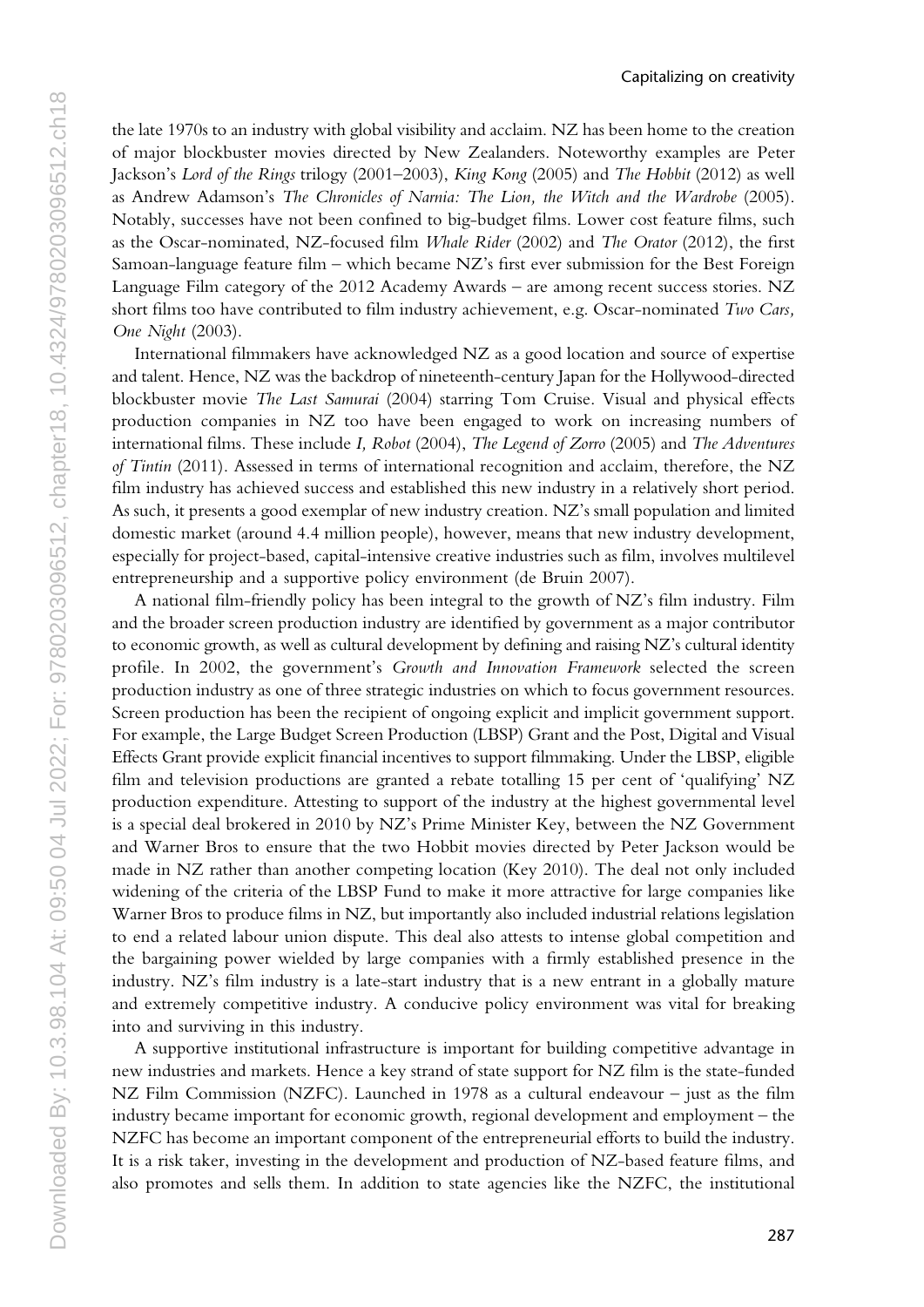infrastructural support of NZ's film industry includes industry-led bodies like Film New Zealand, the national film locations office, responsible for information provision and overall responsibility for the facilitation of screen productions. It also leads and works collaboratively with regional film offices and local government to build a film-friendly environment.

The screen/film industry is regarded as an important element of local development strategy in several regions of NZ. Local government-led, partnership-based entrepreneurial activity seeks to grow the industry in several regions. Creative industry cluster development has become a popular means of building regional screen production capacity. These developments are driven by the economic development agency arms of local and regional government and involve partnerships with central government and the private sector. For example, in Wellington there has been ongoing local government activity to ensure the region is film-friendly and supportive of the 'Creative Capital' cluster of multimedia companies. The origins of these activities may be traced to initial support of the film industry and promotional and cluster activities of Wellington City with the term 'Wellywood' coined to 'sell' the city's place in film (Jones et al. 2003).

Hence, arguably a broad prerequisite for mobilizing the development potential of a new creative industry sector is a supportive environment. In stark contrast to the institutional support in NZ is the waning Egyptian film industry. Despite a strong and mature tradition of filmmaking dating back to the late nineteenth century, and being the Hollywood of Arab cinema throughout much of the twentieth century, the industry is now under threat. Its fragile position is 'not only because of societal taboos and the rise of fundamentalism but more importantly also because of how film is viewed both by the authorities and society more generally as being outside of culture and heritage' (Joffe 2008: 179).

In sum, New Zealand's screen industry demonstrates that the development of a creative industry has complex dynamics, which transcend the individual and firms levels. The creative milieu, as well as brokers such as associations and artistic groups and interest groups, shape new industry emergence and the national/geographic footprint of industry expansion.

# **Technologies impacting creative industries**

The digital revolution and spread of digital information and communication technologies (ICTs) are transforming the way art can meet commerce, both in film and beyond. For instance, 'the role of intermediaries is gradually disappearing or being replaced by that of the infomediarys' (UN 2008: 208). As such, there are numerous technologies with the potential to impact the development and spawning of creative industries.

Keeping up with state-of-the-art technology is vital to maintain a competitive advantage in evolving industries. For example, the NZ film industry has exploited digital technological advancements and cutting-edge motion picture technology. For instance, to convey movement fluidly, *The Hobbit* uses 'high frame rate' (HFR) video, which is twice as fast as a standard film with 48 instead of 24 frames per second. Moreover, the pre- and post-production of NZ-based films leverage a global network of talent and capabilities connected by information and communication technology.

Technology has a core role in industry creation and can alter the production, distribution or consumption of creative goods in new industries. Garud and Van de Ven's (1987) prominent model of new industry emergence focuses on the iterative cycles during which new technologies are developed, legitimized and extended to form new industries. They assert that when entrepreneurs demonstrate strong technological possibilities, even short of a final product or business, new technology–market relationships are considered, including the ultimate potential of the new technology and the range of new businesses that the technology may help create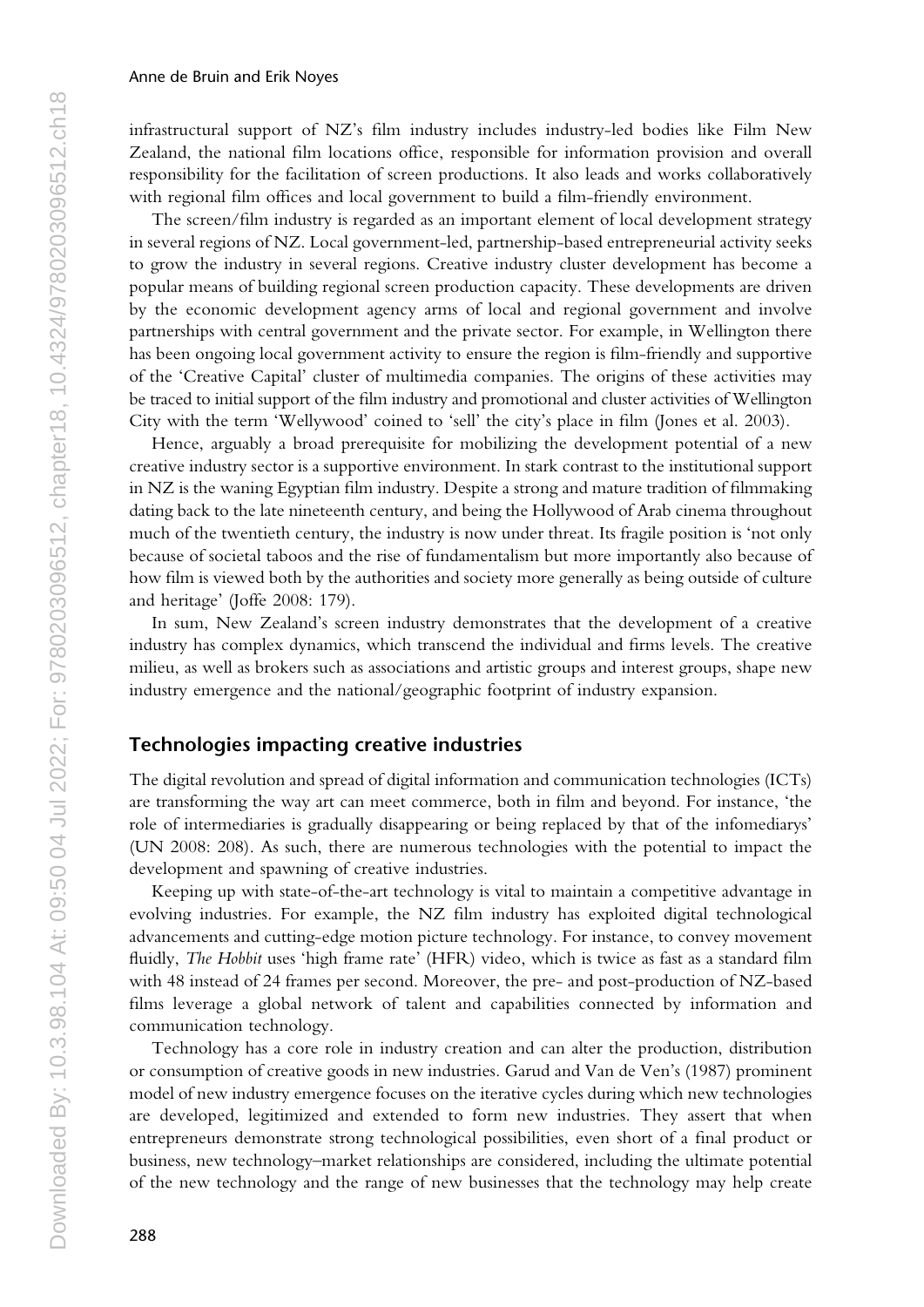(Garud and Van de Ven 1987; Van de Ven and Garud 1989). Thus in this section, we draw attention to the potential of radical new technologies and new business models in the creative sector. New technologies have the potential to enable new forms of creative entrepreneurship. Viewing creative entrepreneurship as a *dynamic process of adding economic value to artistic, design or cultural inputs across networks of contributors*, new technologies suggest new horizons or ways to organize entrepreneurial activity, as well as opportunities to enact novel types of social/economic systems.

Below we identify two technologies, which, combined with new business models, have the potential to generate and support creative entrepreneurs, as well as redraw the boundaries of existing national efforts to support creative entrepreneurship. Each technology presents opportunities as well as challenges to state, regional and municipal initiatives aimed at job and wealth creation through creative entrepreneurship. As a set, the technologies are compelling in that they are intrinsically globally distributed, suggesting new ways to organize, productize and monetize creative efforts.

#### *3D printing*

While *3D printing* has existed for nearly three decades, since Charles Hull's invention of a technique he called stereo lithography, the technology has now dropped dramatically in cost and attracted an army of designers, DIYers (do-it-yourselfers) and so-called 'makers', to explore the technology's potential. 3D printing enables an artist or designer to build a 3D physical object from a digital file, thus allowing for the creation of rapid prototypes or even final, functional objects. Historically, 3D printing has almost entirely been a prototyping and development tool for large industry (automotive, medical, consumer), but now it is accessible to the average con sumer. In part, this is due to the efforts of those in the open source community (an idiosyncratic group of designers, artists and creative entrepreneurs), which has aimed to make the technology affordable, sharable and adaptable, thus building a platform for creative entrepreneurship.

Wohler Associates, a 3D printing consulting firm, projects that the 3D printing industry will reach \$3.1 billion worldwide by 2016 and \$5.2 billion by 2020. Interestingly, in 2012, roughly 72 per cent of objects printed currently were prototypes or developmental objects, with only 28 per cent of objects being final, functional products. However, by 2016, 50 per cent of all objects printed are expected to be final objects and ready to deliver to markets or end-consumers. As such, 3D printing is becoming a manufacturing platform, particularly for specialized products. In the coming years, we expect there will be an explosion of objects, innovations and business models to support the monetization of this creativity.

What defines the 3D printing community more than anything else its globally distributed nature. 'Makers', i.e., those who associate themselves with the so-called Maker Movement, exist and share globally. They are motivated to experiment with new technologies and ideas for reasons of self-expression, social cohesion and entrepreneurial experimentation. A creative entrepreneur, when joining the globally distributed 3D printing community, is confronted with new models of collaboration and production as well as new distribution models for consumption. 3D printers allow creative entrepreneurs to easily consume, modify and improve goods produced by others as well as to distribute their own creations to a growing global audience, whose participation may be passive in the community (buy, print and use only) or active (buy, modify, re-share, and/or integrate into larger community endeavours).

One challenge for policymakers aiming to support creative entrepreneurship in this area is the global, decentralized nature of the 3D community. Particularly, the value of the community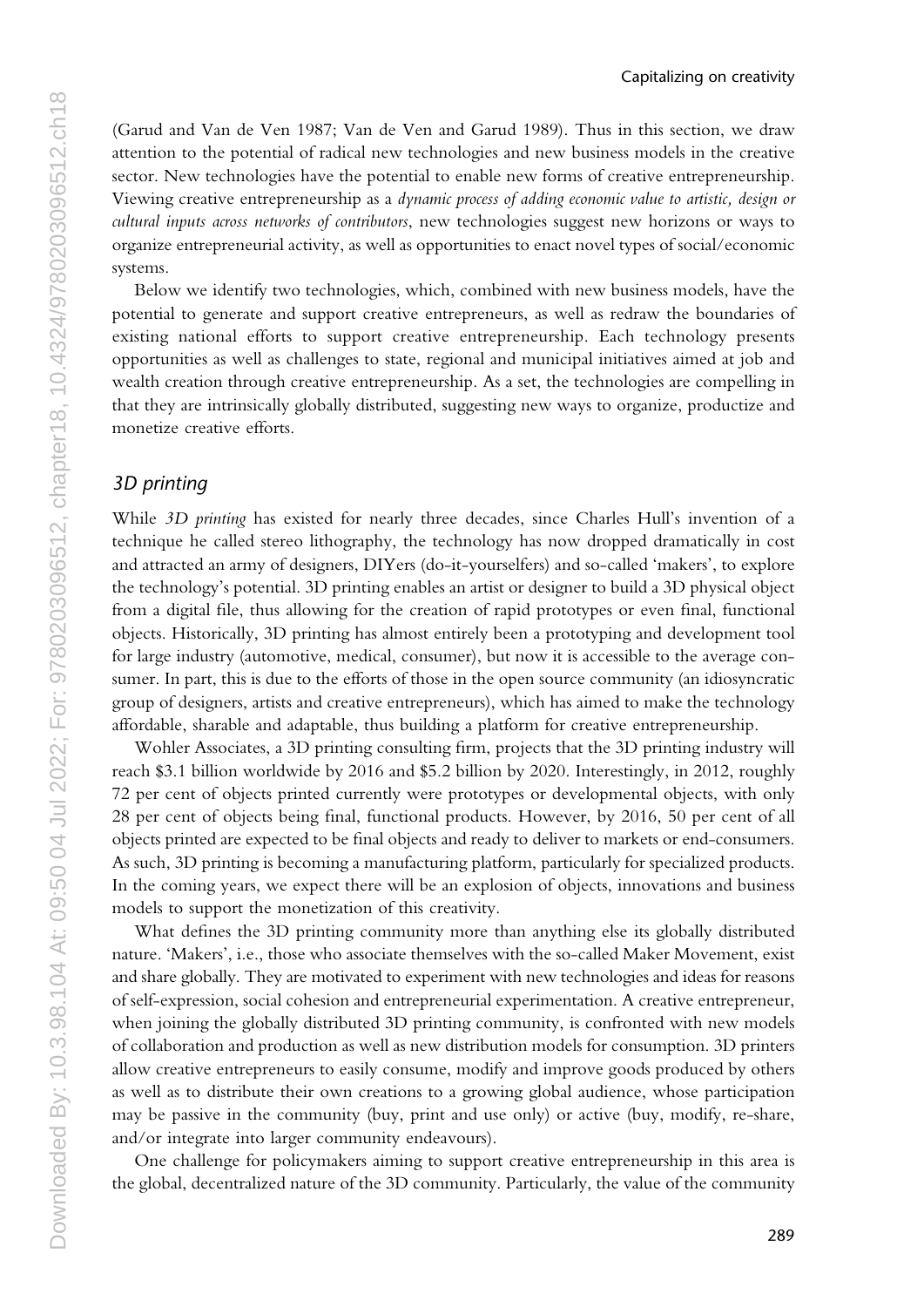and technology comes from its virtual nature and the ability to drive and promote creative projects across continents. Nonetheless, many of these digital challenges are analogous to other new media challenges, such as in film production, publishing and game design. The global nature of industry networks presents complexity in building creative clusters with a sustainable com petitive advantage. Overall, we expect 3D printing will be a defining technology, opening up new possibilities for creative entrepreneurs through greater ownership and control of increasingly sophisticated production processes.

#### *Human–computer interaction*

Developments in *human–computer interaction* (HCI) we expect will have a sizable impact on creative industries and creative entrepreneurship. HCI involves the study, planning and design of the interaction between people (users) and computers. HCI can influence how artists and creative entrepreneurs interact with each other – and the communities they are targeting – suggesting new possibilities for artistic expression and potentially new ways to deliver and monetize interactive experiences.

The graphical user interface (GUI) and mouse are both critical early developments in the area of HCI, which considers relationships among *system user objectives* (both individual and communal), *user experiences*, *cognition and perception*, and *interface devices*. In the gaming industry, the Nintendo Wii was a breakout success with its novel motion-based controller, immersing gamers in physical competitions. HCI defines how humans relate with changing technology and is just as much as at play on a tablet computer as it is in wearable computing such as Google's forthcoming glasses with embedded electronic displays. While others have imagined participants attending 'virtual art galleries' and new interactions in virtual words, there is an explosion of new input and output technologies, where creative entrepreneurs have advantages in crafting novel, valuable experiences.

Input technologies, which artists and creative entrepreneurs may leverage, include: voice recognition, gesture recognition, face recognition, interactive visual interfaces and GPS-assisted location sensing, to identify a few. Output technologies, which are disrupting whole industries, include: tablet computers and e-readers (which are reshaping the publishing, computing, software and gaming industries) and smart devices, including smartphones, multimedia systems, and even lighting and control automation for home and industrial environments. New output technologies, which are quickly moving from the lab to the market, also include large-scale, lightweight deformable displays as well as nearly free or 'disposable' displays, which will enable new types of interaction, performance and the distribution of creative goods. Equally important, we expect new business models will emerge to support the production and distribution of unimagined creative products on these platforms. The exploding mobile and tablet app market is indicative of these developments, but only in a very narrow set of devices and form factors. In sum, we expect new types of collaboration and artistic commercialization will be enabled by developments in human–computer interaction. We anticipate new paradigms and experiences for interacting with content and community, all with the potential to fuel creative entre preneurship.

#### **Future research**

Research on creative industries and creative entrepreneurship is embryonic but we expect that a focus on the dynamic processes of adding economic value to artistic, design or cultural inputs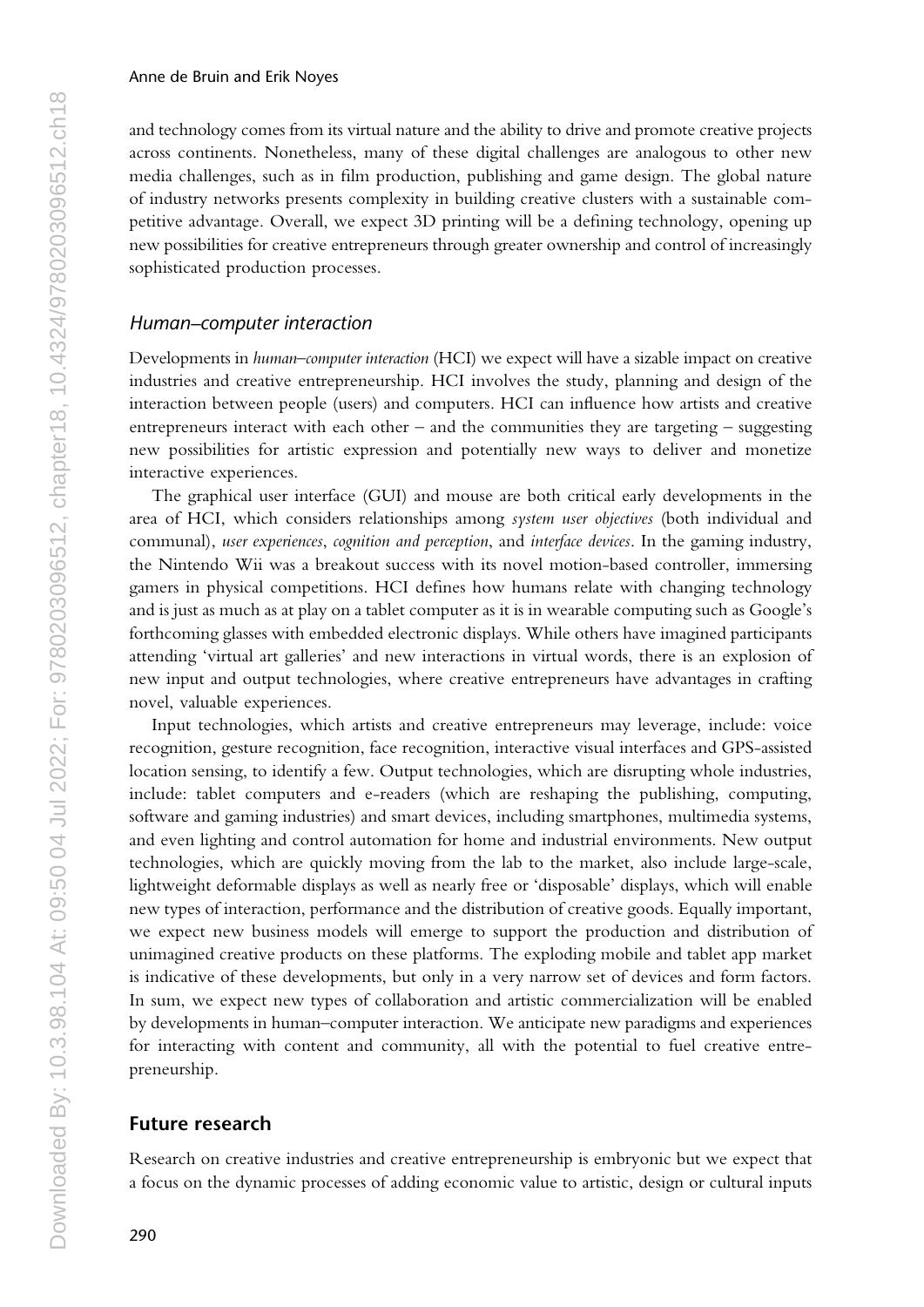can focus researchers as well as policymakers looking to build and support new industries. Future research must consider new, never-witnessed global networks of creative collaboration enabled by information and communication technology as well as creative milieus that are shaped by national, regional and local policies. Critically, we assert that research on creative entrepreneur ship must move away from a focus on the micro levels of the individual and firm instead to consider complex relationships among technologies, regional and state ambitions, as well as support systems for creative entrepreneurs as exhibited through the NZ film industry example.

The inspiration of the individual artist becomes less important in this frame. Rather, the focus is shifted to the abundance and proximity of actors with the potential to create, coordinate and monetize artistic endeavours. This suggests rich opportunities for creative entrepreneurs and state players who can facilitate the emergence of broad-scoped communities while leveraging the power of novel technologies, which enable new forms of expression, interaction and commerce.

# *Communities of practice and networking*

Wenger's 'communities of practice' notion (Wenger 1998; Wenger and Snyder 2000) we believe has particular relevance to understanding creative entrepreneurship. Particularly, the construct considers to what extent and to what commercial use is 'a very tight node of interpersonal relationships' (Wenger 1998: 76). Already some research has shown that specialist-related networks, e.g. in video game development (Cohendet and Simon 2007; Greene 2011), play an important role in supporting the growth of creative industries. Also, as we consider in examining the 3D printer community, Granger and Hamilton (2010: 51) note that 'the heart of creative entrepreneurs are the actions or relations of networks, creative workers and creative practices, which operate as "creative spaces"'. Therefore, future research should explore the unique networking practices of creative entrepreneurship.

# *Tensions: heart or profit?*

Whether considering the impact of new technologies or communities of practice, the tensions associated with capitalizing on creativity requires future investigation. Bourdieu (1993) and Abbing (2002) point to a trade-off between cultural and commercial orientations of creative entrepreneurs. The economy of the arts is 'exceptional' (Abbing 2002) and there is a 'central paradox in creative production' when economics logics tend to crowd out artistic logics (Eikhof and Haunschild 2007). Leadbeater and Oakley (1999) show that the 'independents' they studied are driven by creativity rather than ambitious growth goals. Perhaps, the moot point is whether the tension and trade-off between commercialization and the desire for artistic authenticity of creative firms and individuals is a necessity. Poettschacher (2005: 183) eloquently claims that 'whole new maps are required for the various value landscapes of creative micro businesses in order to understand their specific dilemmas, needs and strategies'. More research is needed to identify ways of reconciling any tensions of capitalizing on creativity and following the creative heart. Is a virtuous mix of business and creative authenticity possible? How can the dual demands of artistic creativity and business outcomes be effectively managed? What are the dominant values of creative entre preneurs in different sectors and how do these change with the size and success of enterprises? These are examples of questions relating to tensions that might arise from the juxtaposition of artistic and cultural creativity and imperatives to capitalize on this creativity. Future research needs to answer such questions comprehensively.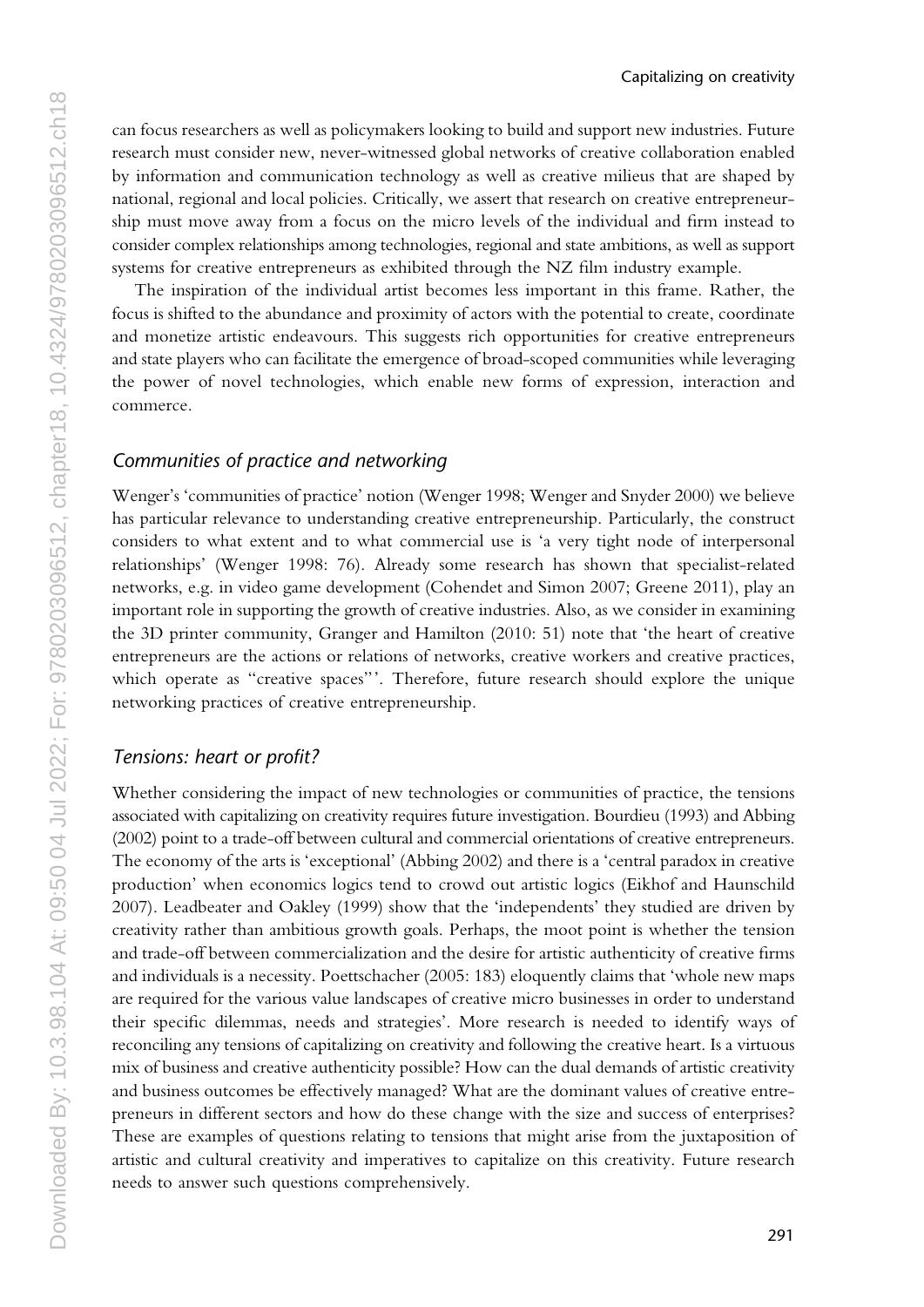# **Conclusion**

This chapter initially elucidates the distinguishing nature of creativity in the creative industries sector to provide a definition of entrepreneurship as the dynamic process of adding economic value to artistic, design or cultural inputs. This process occurs at multiple levels – individual and firm level, as well as at the overarching global, and national, regional/local levels. Together these multiple levels form an integrative framework for situating creative entrepreneurship and the process of adding value to creativity.

Arguably, at the individual and firm level, creative entrepreneurs require a conducive national and regional context for start-up and sustainable growth. Nevertheless, realization that 'entrepreneurs exist as part of larger collectives' is important (Mezias and Kuperman 2000: 209). As such, there is a social system of the group of organizations conducting similar activities and

also a community of populations of organizations characterized by interdependence of outcomes. Individual entrepreneurs may be more successful in the venturing process if they recognize some of the ways in which their success may depend on the actions of entrepreneurs throughout this community.

(Mezias and Kuperman 2000: 209)

Central and local governments can play a role in fostering this creative collective in various ways, such as facilitating creative clusters.

The creation and stabilization of new industries is vital for mobilizing the potential of the creative industries. However, a prerequisite for growing a project-based creative industry – such as film and the screen industry in a small domestic market like NZ – is an environment favourable to building the pool of industry skills and adding value to creative inputs. This involves ongoing efforts to ensure a continuous flow of projects to the country or region and carving out a niche in the intensely competitive global marketplace.

To conclude, we reiterate the critical importance of technological change to the creative sector and emphasize the opportunities technology presents especially for new creative industry and enterprise creation. We highlighted two technologies (3D printing and human–computer interaction) to signal the potential they hold for creative entrepreneurship. By no means do we intend to suggest that these are the only two, or even the two most important, technologies. Rather, these two technologies alone suggest compelling possibilities and new realities for efforts to drive economic development through creative entrepreneurship.

#### **Recommended readings**

- Caves, R.E. (2000) *Creative Industries: Contracts between Art and Commerce*, Cambridge, MA: Harvard University Press.
- Henry, C. and de Bruin, A. (ed.) (2007) *Entrepreneurship in the Creative Industries An International Perspective*, Cheltenham: Edward Elgar.
	- –––– and de Bruin, A. (eds.) (2011) *Entrepreneurship and the Creative Economy: Process, Practice and Policy*, Cheltenham: Edward Elgar.

United Nations (UN) (2008) *Creative Economy Report 2008 – The Challenge of Assessing the Creative Economy: towards Informed Policy-making*, New York: United Nations.

–––– (2010) *Creative Economy Report 2010* – *Creative Economy: A Feasible Development Option*, New York: United Nations.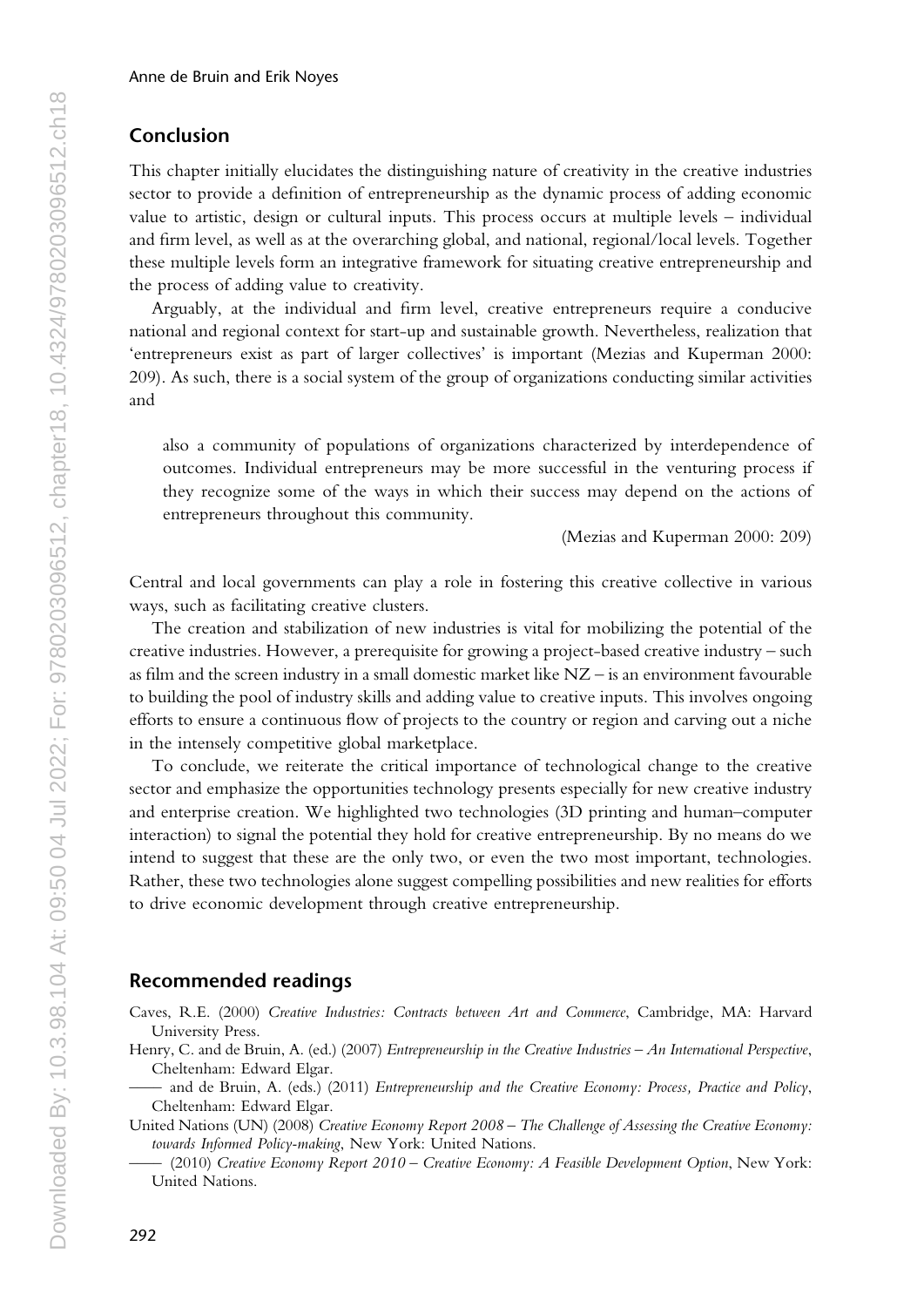# **References**

- Abbing, H. (2002) *Why Are Artists Poor? The Exceptional Economy of the Arts*, Amsterdam: Amsterdam University Press.
- Amabile, T.M. (1997) 'Entrepreneurial Creativity through Motivational Synergy', *Journal of Creative Behavior* 31(1): 18–26.

Bassett, K., Griffiths, R. and Smith, I. (2002) 'Cultural Industries, Cultural Clusters and the City: the Example of Natural History Film-making in Bristol', *Geoforum* 33 (2): 165–77.

- Bourdieu, P. (1993) *The Field of Cultural Production*, Cambridge: Polity Press.
- British Council (n.d.) *Creative Entrepreneurship*. Available: http://creativeconomy.britishcouncil.org/creativeentrepreneurship/ (accessed: 28 December 2012).
- Caves, R.E. (2000) *Creative Industries: Contracts between Art and Commerce*, Cambridge, MA: Harvard University Press.
- –––– (2003) 'Contracts between art and commerce', *The Journal of Economic Perspectives* 17 (2): 73–83.
- Chang, H.S. (2008) 'Shanghai creative industries: The Chinese way', in: United Nations (eds.), *Creative Economy Report 2008*, New York: United Nations, 182.
- Cohendet, P. and Simon, L. (2007) 'Playing across the Playground: Paradoxes of Knowledge Creation in the Videogame Firm', *Journal of Organizational Behavior* 28: 587–605.

Dannreuther, C. and Perren, L. (2013) *The Political Economy of the Small Firm*, Abingdon, Oxon: Routledge.

- De Bruin, A. (2003) 'Electronic Entrepreneurship'*,* in de Bruin, A. and Dupuis, A. (eds.) *Entrepreneurship: New Perspectives in a Global Age*, Aldershot: Ashgate, 76–91.
- –––– (2005) 'Multi-level Entrepreneurship in the Creative Industries: New Zealand's Screen Production Industry', *International Journal of Entrepreneurship and Innovation* 6 (3): 143–50.
- –––– (2007) 'Building the Film Industry in New Zealand: An Entrepreneurship Continuum', in Henry, C. and de Bruin, A. (eds.) *Entrepreneurship in the Creative Industries: An International Perspective*, Cheltenham: Edward Elgar, 87–103.
- DiMaggio, P.J. (1982) 'Cultural Entrepreneurship in Nineteenth Century Boston', *Media, Culture and Society*  4: 33–50.
- Dimov, D. (2007) 'Beyond the Single-person, Single-insight Attribution in Understanding Entrepreneurial Opportunities', *Entrepreneurship Theory and Practice* 31 (5): 713–31.
- Edmondson, A. and McManus, S. (2007) 'Methodological Fit in Management Field Research', *Academy of Management Review* 4: 1155–79.
- Eikhof, D.R. and Haunschild, A. (2007) 'For art's sake! Artistic and Economic Logics in Creative Production', *Journal of Organizational Behavior* 28 (5): 523–38.
- Flew, T. and Cunningham, S. (2010) 'Creative Industries after the First Decade of Debate', *The Information Society* 26: 1–11.
- Forbes, D.P. and Kirsh, D.A. (2011) 'The Study of Emerging Industries: Recognizing and Responding to Some Central Problems', *Journal of Business Venturing* 26 (5): 589–602.
- Garud, R. and Van de Ven, A.H. (1987) Innovation and the Emergence of Industries, *Academy of Management Best Paper Proceedings*, 318–22.
- Glancey, K. and McQuaid, R. (2000) *Entrepreneurial Economics*, London: Macmillan.
- Granger, R.C. and Hamilton, C. (2010) 'Re-Spatializing the Creative Industries: A Relational Examination of Underground Spaces and Professional and Organisational lock-in', *Creative Industries Journal* 3 (2–3): 47–60.
- Greene, P.G. (2011) 'The Emergence of the Serious Game Industry: To Play or Not to Play', in Henry, C. and de Bruin, A. (2011) *Entrepreneurship and the Creative Economy: Process, Practice and Policy*, Cheltenham: Edward Elgar, 148–68.
- Henry, C. and de Bruin, A. (ed.) (2007) *Entrepreneurship in the Creative Industries An International Perspective*, Cheltenham: Edward Elgar.
	- –––– and de Bruin, A. (eds.) (2011) *Entrepreneurship and the Creative Economy: Process, Practice and Policy*, Cheltenham: Edward Elgar.
	- –––– , Johnston, K., Ó Cinnéide, B. and Aggestam, M. (2004) *Where art meets the science of entrepreneurship: A study of the creative industries sector and the case of the music industry*, paper presented at the Irish Academy of Management Conference, 2–3 September.
- Hesmondhalgh, D. (2007) *The Cultural Industries*, 2nd edition, London: Sage.
- Higgs, P. and Cunningham, S. (2008) 'Creative Industries Mapping: Where have We Come from and Where are We Going?', *Creative Industries Journal* 1 (1): 7–30.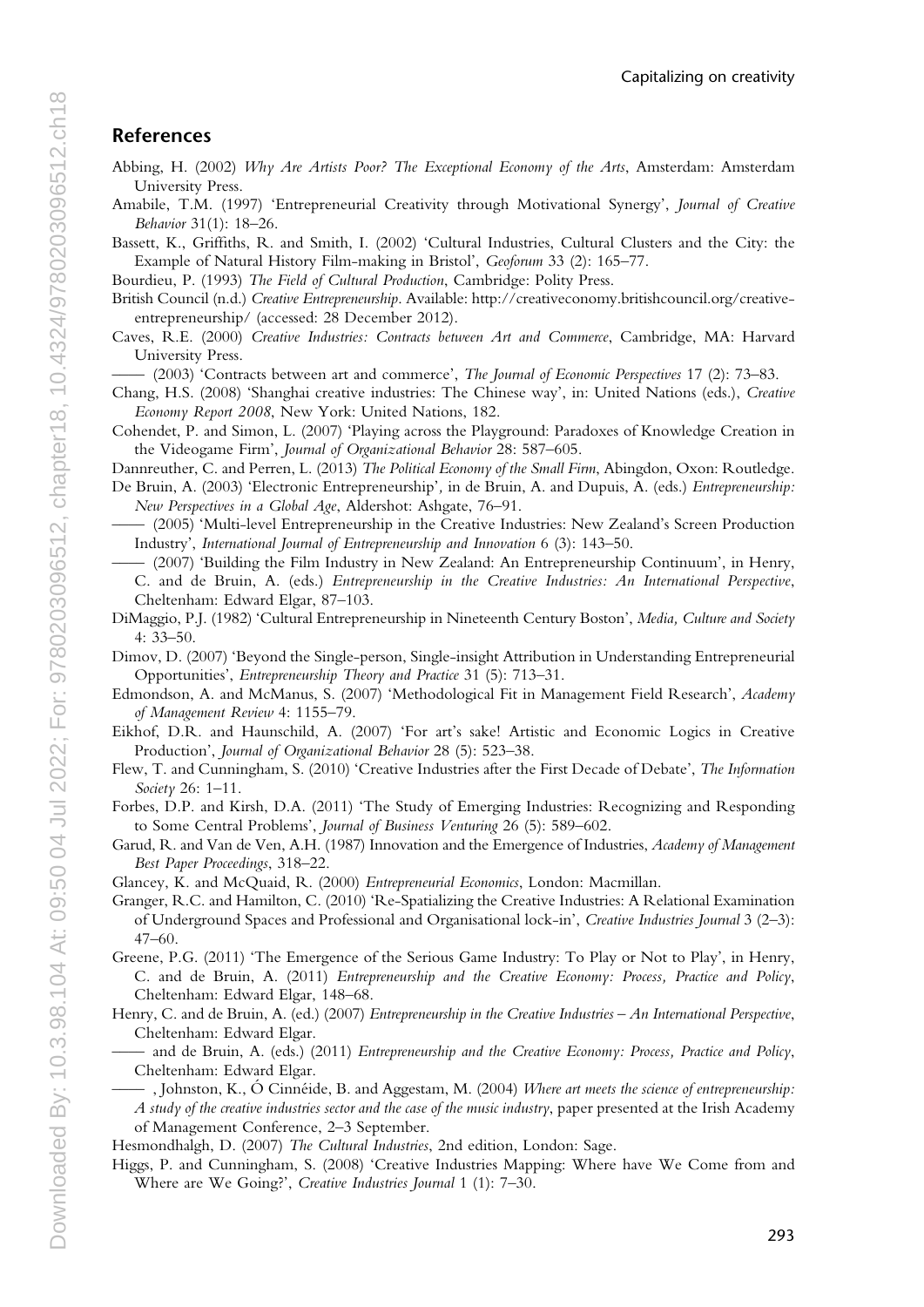- HKU (2010) *The Entrepreneurial Dimension of the Cultural and Creative Industries*, Utrecht: Hogeschool vor de Kunsten Utrecht.
- Howkins, J. (2002) *The Creative Economy: How People Make Money From Ideas*, London: Penguin Books.
- Indergaard, M. (2003) 'The Webs They Weave: Malaysia's Multimedia Super-corridor and New York City's Silicon Alley', *Urban Studies* 40 (2): 379–401.
- Joffe, A. (2008) 'The Egyptian Film Industry: The Waning of the "Hollywood of the East"?', in: United Nations (eds.), *Creative Economy Report 2008 – The Challenge of Assessing the Creative Economy towards Informed Policy-making*, New York: United Nations, 179.
- Jones, D., Barlow, J., Finlay, S. and Savage, H. (2003) *NZfilm: A Case Study of the New Zealand Film Industry*, Wellington: CANZ – Competitive Advantage New Zealand.
- KEA (2012) *Measuring economic impact of CCIs policies How to justify investment in cultural and creative assets.*  Available: www.keanet.eu/docs/measuring-economic-impact-of-ccis-policies\_final\_creare.pdf (accessed 6 June 2013).
- Key, J. (2010) *Hobbit Movies to be Made in New Zealand, Release*, 27 October. Available: http://beehive. govt.nz/release/hobbit-movies-be-made-new-zealand (accessed 27 October 2011).
- Kirzner, I.M. (1979) *Perception, Opportunity, and Profit: Studies in the Theory of Entrepreneurship*, Chicago: Chicago University Press.
- Klamer, A. (2011) 'Cultural entrepreneurship', *The Review of Austrian Economics* 24: 141–56.
- Klepper, S. and Graddy, E. (1990) 'The evolution of new industries and the determinants of market structure', *Rand Journal of Economics* 21: 27–44.
- Koestler, A. (1964) *Act of Creation*, London: Hutchinson.
- Kresl, P. and Singh, B. (1999) 'Competitiveness and the Urban Economy: Twenty-four Large US Metropolitan Areas', *Urban Studies* 36 (5–6): 1017–27.
- Leadbeater, C. and Oakley, K. (1999) *Growth of Creative Entrepreneurship in the UK: The Independents: Britain's New Cultural Entrepreneurs*, London: Demos.
- Low, M. and Abrahamson, E. (1997) 'Movements, Bandwagons and Clones: Industry Evolution and the Entrepreneurial Process', *Journal of Business Venturing* 12 (6): 435–57.
- Media Development Authority (MDA) Singapore (2003) *Media 21: Transforming Singapore into a Global Media City.* Available: www.mda.gov.sg/wms.ftp/media21.pdf (accessed 26 June 2005).
- Mezias, S.J. and Kuperman, J.C. (2000) 'The Community Dynamics of Entrepreneurship: The Birth of the American Film Industry, 1895–1925', *Journal of Business Venturing* 16: 209–33.
- Ó Cinnéide, B. (2005) 'Creative entrepreneurship in the arts: transforming "old" into "new": Irish dance and music test cases such as *Riverdance* and *Lord of the Dance*', *International Journal of Entrepreneurship and Innovation* 6 (3): 151–58.
- Penaluna, A., Coates, J. and Penaluna, K. (2010) 'Creativity-based Assessment and Neural Understandings: A Discussion and Case Study Analysis', *Education + Training*, 52 (8/9): 660–78.
- Poettschacher, E. (2005) 'Strategic Creativity: How Values, Beliefs and Assumptions Drive Entrepreneurs in the Creative Industries', *The International Journal of Entrepreneurship and Innovation* 6: 177–83.
- Porter, M. and Stern, S. (2001) 'Innovation: Location Matters', *Sloan Management Review* Summer: 28–36.
- Roodhouse, S. (2011) 'The Creative Industries Definitional Discourse', in: Henry, C. and de Bruin, A. (eds.) *Entrepreneurship and the Creative Economy: Process, Practice and Policy*, Cheltenham: Edward Elgar, 7–29.
- Schumpeter, J. (1991/1946) *Comments on a Plan for a Study of Entrepreneurship*', in: Swedberg, R. (ed.) *Joseph A. Schumpeter*, Princeton, NJ: Princeton University Press, 406–28.
- Scott, A. (2004) 'Cultural-products Industries and Urban Economic Development: Prospects for Growth and Market Contestation in Global Context', *Urban Affairs Review* 39 (4): 461–90.
- Swedberg, R. (1991) *Joseph A. Schumpeter: His Life and Work*, Cambridge: Polity Press.
- United Nations (UN) (2008) *Creative Economy Report 2008 The Challenge of Assessing the Creative Economy: Towards Informed Policy-making*, New York: United Nations.
- –––– (2010) *Creative Economy Report 2010 Creative Economy: A Feasible Development Option*, New York: United Nations.
- Van de Ven, A.H. and Garud, R. (1989) 'A Framework for Understanding the Emergence of New Industries', in: Rosenbloom, R.S. and Burgelman, R.A. (eds.) *Research on Technology Innovation, Management and Policy*, Vol 4, New York: Elsevier, 195–225.
- Wenger, E.C. (1998) *Communities of Practice: Learning, Meaning, and Identity*, Cambridge: Cambridge University Press.